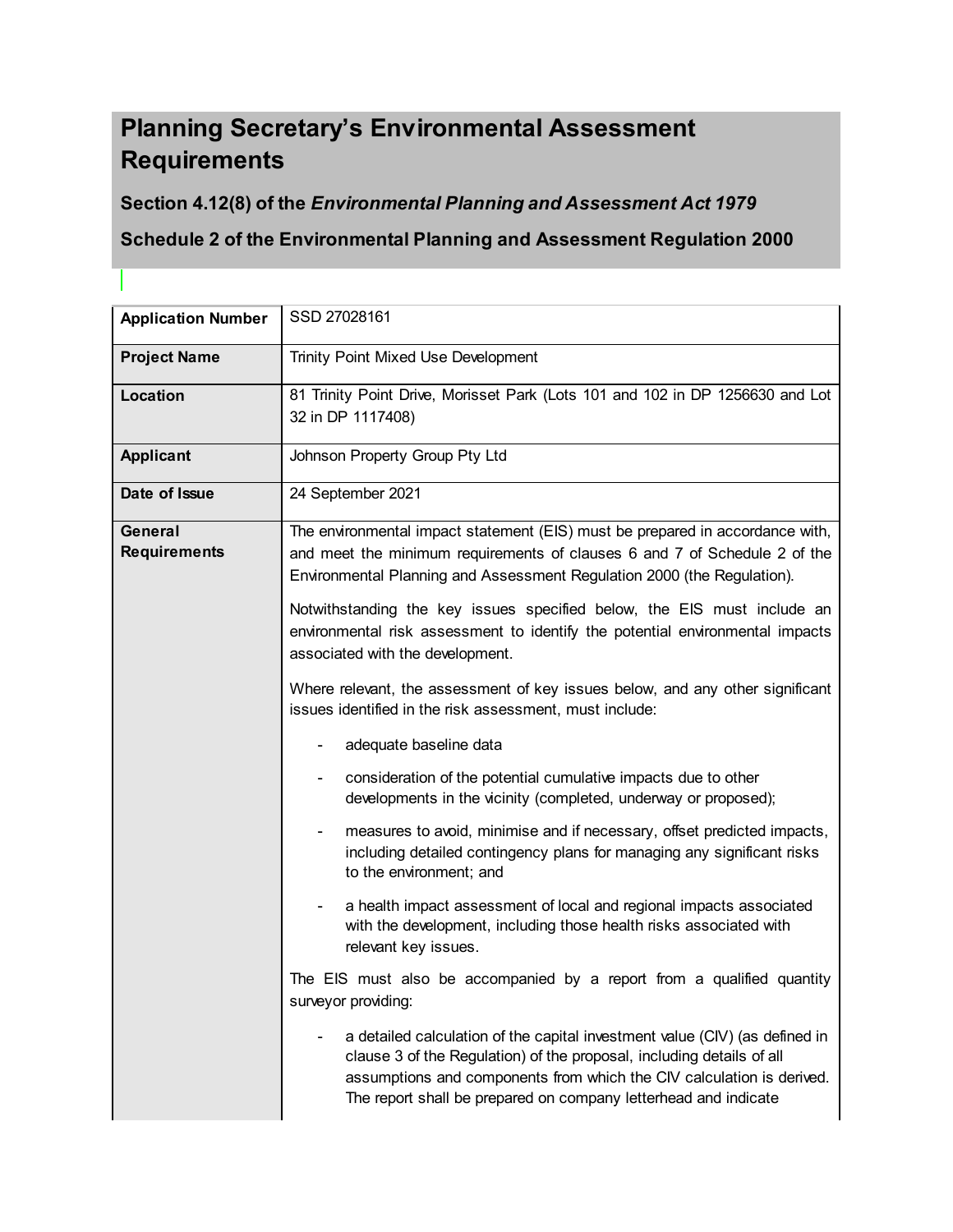| applicable GST component of the CIV;                                                                                                                                                                                                                                                                       |
|------------------------------------------------------------------------------------------------------------------------------------------------------------------------------------------------------------------------------------------------------------------------------------------------------------|
| an estimate of jobs that will be created during the construction and<br>operational phases of the proposed development; and                                                                                                                                                                                |
| certification that the information provided is accurate at the date of<br>preparation.                                                                                                                                                                                                                     |
| The EIS must address the following specific matters:                                                                                                                                                                                                                                                       |
| <b>Statutory and Strategic Context</b><br>1.                                                                                                                                                                                                                                                               |
| The EIS must:                                                                                                                                                                                                                                                                                              |
| Address all relevant Environmental Planning Instruments, plans, policies and<br>guidelines, including (but not limited to those) outlined at<br><b>Attachment A.</b>                                                                                                                                       |
| Provide details of the proposed use for each component of the development,<br>$\bullet$<br>and the relationship between the different uses within the buildings.                                                                                                                                           |
| Detail the nature and extent of any prohibitions that apply to the<br>$\bullet$<br>development.                                                                                                                                                                                                            |
| Provide an explanation of how the portion of the development that is not<br>$\bullet$<br>SSD is sufficiently related to the component that is SSD.                                                                                                                                                         |
| Address the economic feasibility of the proposal, with particular reference to<br>$\bullet$<br>the proposed staging to ensure the intended mixed use tourism and<br>residential outcomes can be achieved.                                                                                                  |
| Identify compliance with the development standards applying to the site and<br>٠<br>provide a detailed justification for any non-compliances.                                                                                                                                                              |
| Provide detailed particulars outlining what portion of the development each<br>$\bullet$<br>land use will occupy and the total floor area.                                                                                                                                                                 |
| Detail the relationship with any existing development consents (if any), the<br>$\bullet$<br>status of other development consents applying to the land and whether they<br>will be surrendered as part of this proposal.                                                                                   |
| Detail the relationship with any planning proposal under Part 3 of the EP&A<br>$\bullet$<br>Act to facilitate the development and include estimates of the timeframe for<br>major milestones in the planning proposal pathway including request for<br>gateway determination, exhibition and finalisation. |
| <b>Design Quality</b><br>2.                                                                                                                                                                                                                                                                                |
| The EIS must:                                                                                                                                                                                                                                                                                              |
| Demonstrate how the development will achieve:<br>٠                                                                                                                                                                                                                                                         |
| design excellence in accordance with any relevant EPI provisions.<br>$\circ$                                                                                                                                                                                                                               |
| good design in accordance with the seven objectives for good<br>$\circ$                                                                                                                                                                                                                                    |
|                                                                                                                                                                                                                                                                                                            |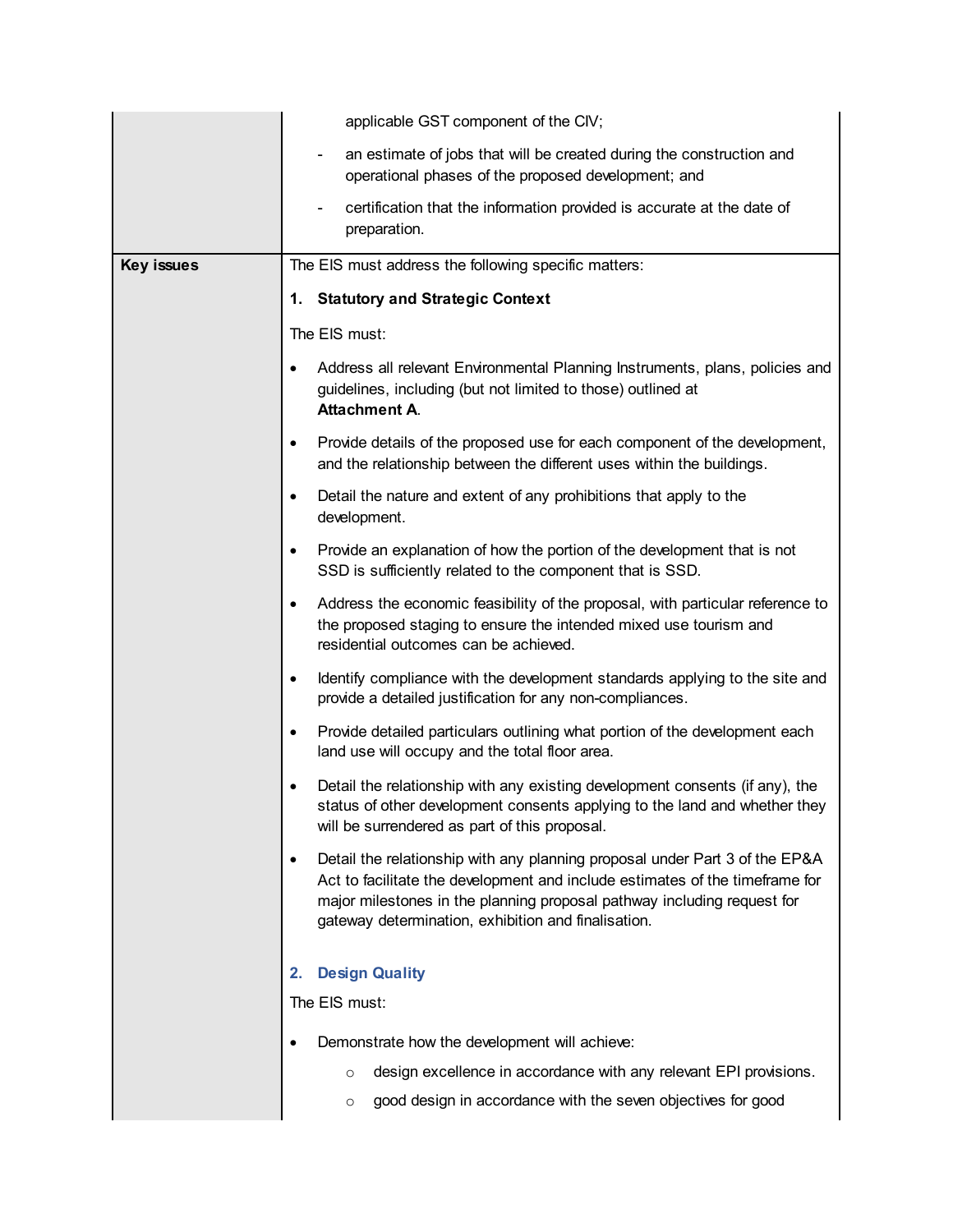design in *Better Placed*.

- Where required by an EPI or concept approval, or where proposed, demonstrate how the development has been subject to a competitive design process, carried out in accordance with an endorsed brief and Design Excellence Strategy. Recommendations (from the jury and Design Integrity Panel) are to be addressed prior to lodgement.
- In all other instances, demonstrate that the development has been reviewed by the State Design Review Panel (SDRP). Recommendations are to be addressed prior to lodgement.

# **3. Built Form and Urban Design**

The EIS must:

- Demonstrate how the proposed built form (layout, height, bulk, scale, separation, setbacks, interface and articulation) addresses and responds to the context, site characteristics, streetscape and existing and future character of the locality.
- Demonstrate how the building design will deliver a high-quality development, including consideration of façade design, articulation, activation, roof design, materials, finishes, colours, any signage and integration of services.
- Detail of how services, including but not limited to waste management, loading zones, and mechanical plant are integrated into the design of the development.
- Concept plans must provide an appropriate level of detail and clearly show the proposed building envelopes, including any important dimensions to Australian Height Datum (AHD), building setbacks and separation, building widths and width of pedestrian link(s).

# **4. Public Domain and Landscaping**

- Outline the scope of public domain improvements, pedestrian and bicycle linkages, street activation, and landscaping to be provided as a part of the proposal.
- Demonstrate how the public open space on the site would be utilised and activated and integrate with the wider landscape.
- Demonstrate how ground level of the buildings will be configured to provide safe and active street frontages and provide visual interest to the public domain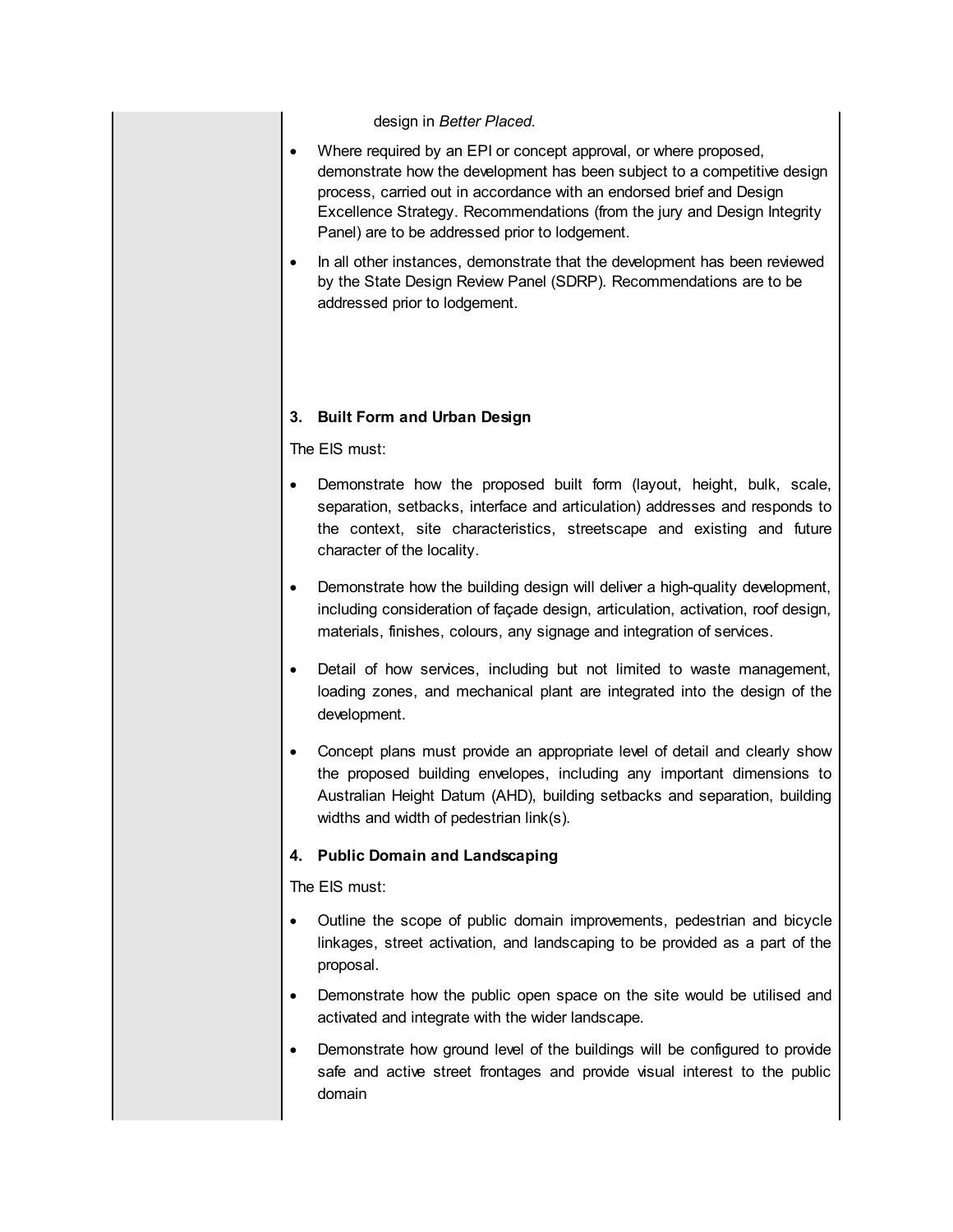- Consider how landscaping and public domain works will integrate with the Plan of Management for the public foreshore lands.
- Clearly outline the site area and any proposed works proposed on Council land.
- Provide a Concept Landscape Plan(s) that demonstrate how the proposal would:
	- o maximise permeability throughout the development and provide access to public open space
	- o provide sufficient open space for future residents
	- $\circ$  identify the parts of the site which will be publicly accessible and how the interface between private/public spaces will be managed
	- o provide access for people with disabilities
	- o minimise potential vehicle, bicycle and pedestrian conflicts
	- o address impacts on existing trees, including opportunities to retain and integrate existing trees and number of trees to be removed
	- o contribute to the objective of increased urban tree canopy cover
	- $\circ$  specify that any landscaping will use a diversity of local provenance species (trees, shrubs and ground covers) from the native vegetation community (or communities) that occur, or once occurred, on the site to improve biodiversity
	- o address the use of planting that is proportional to the built form, and appropriately designed boundary reinforcement (fencing) that is sensitive to the public foreshore
	- o maximise opportunities for green infrastructure, consistent with Greener Places.

# **5. Visual Impact**

- Prepare a comprehensive Visual Impact Assessment and view analysis of the proposal to/from key vantage points depicting images of the proposal in the background of those views. Photomontages or perspectives should be provided showing the project.
- Demonstrate how visual permeability is provided from Trinity Point Drive through the development and to the foreshore reserve.
- Where the visual analysis has identified potential for significant visual impact, provide a visual impact assessment that addresses the impacts of the development on the existing catchment.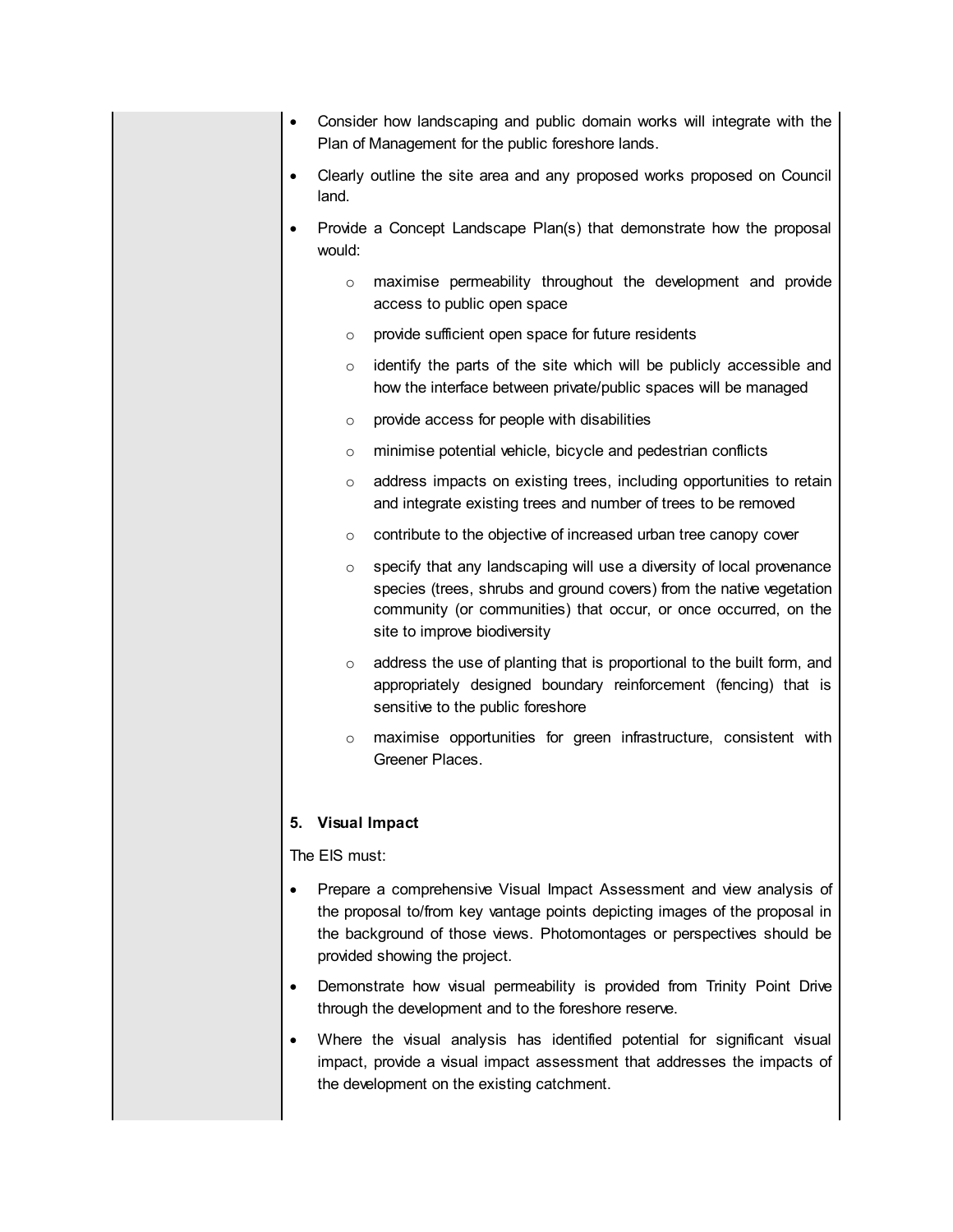#### **6. Environmental and Residential Amenity**

The EIS must:

- Assess the environmental and residential amenity impacts associated with the proposal, including solar access, acoustic impacts, visual privacy, view loss, overshadowing, lighting impacts and wind impacts. A high level of environmental amenity must be demonstrated.
- Demonstrate how the proposal maintains solar access to key public open spaces including the reserve, Bluff Point and the adjoining residential development to the west.
- Provide a solar access analysis of the overshadowing impacts of the development within the site, on surrounding properties and public spaces (during summer and winter solstice and spring and autumn equinox) at hourly intervals between 9am and 3pm, when compared to the existing situation and a compliant development.
- Demonstrate that the proposed building envelopes are capable of complying with SEPP 65 and the Apartment Design Guide (ADG) and ensure the proposal achieves a high level of environmental and residential amenity.

# **7. Transport and Accessibility**

- The EIS must include a Traffic and Transport Impact Assessment that includes, but is not limited to the following:
	- $\circ$  an analysis of the existing transport network and connectivity to the site from Morisset, including the road hierarchy and any pedestrian, bicycle or public transport infrastructure
	- o current daily and peak hour vehicle movements, and existing performance levels of nearby intersections.
	- o details of the proposed development, including pedestrian and vehicular access arrangements (including swept path analysis of the largest vehicle and height clearances), parking arrangements and rates (including bicycle, end-of-trip facilities and bus/coach facilities), dropoff/pick-up-zone(s) and bus bays (if applicable), and provisions for servicing and loading/unloading.
	- o analysis of the impacts of the proposed development (including justification for the methodology used), including predicted modal split, a forecast of additional daily and peak hour multimodal network flows as a result of the development (using industry standard modelling) and peak movements during events (if relevant), identification of potential traffic impacts on road capacity, intersection performance and road safety (including pedestrian and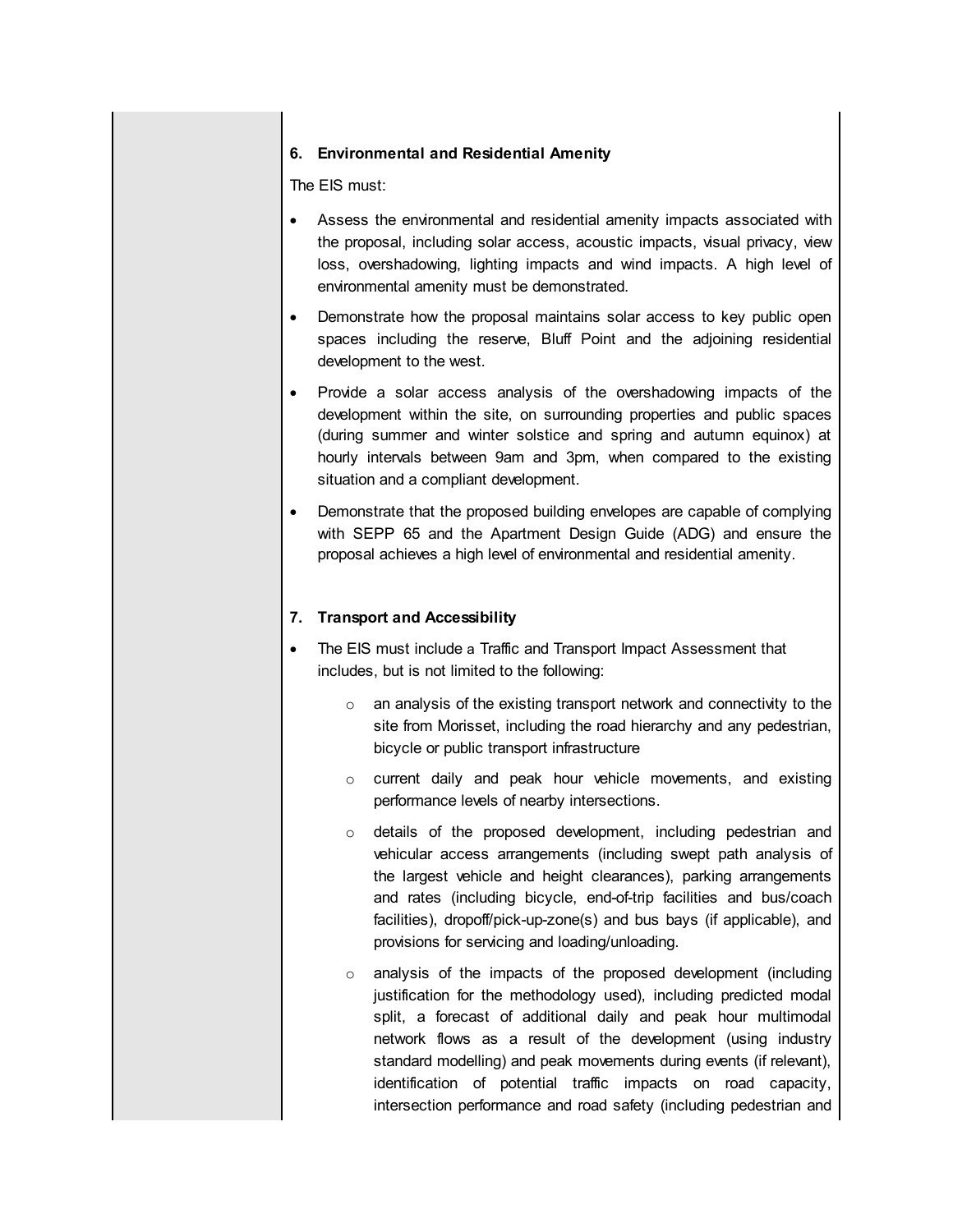cyclist conflict) and any cumulative impact from surrounding approved developments.

- o consideration of the traffic impacts on existing and proposed intersections, in particular, the following intersections of:
	- Fishery Point Road and Macquarie Street,
	- Mandalong Road, Wyee Road, Dora Street and Freemans Drive,
	- Dora Street & Ourimbah St, and
	- any other impacted intersections along Macquarie Road such as Campview Road, Wyee Street and Bridge Street
- o measures to mitigate any traffic impacts, including details of any new or upgraded infrastructure to achieve acceptable performance and safety, and the timing, viability and mechanisms of delivery (including proposed arrangements with local councils or government agencies) of any infrastructure improvements in accordance with relevant standards.
- o measures to promote sustainable travel choices for employees, guests and visitors, such as connections into existing walking and cycling networks, minimising car parking provision, encouraging car share and public transport, providing adequate bicycle parking and high quality end-of-trip facilities, and implementing a Green Travel Plan.
- o additional matters identified by Transport for NSW at **Attachment B**.

#### **8. Biodiversity**

- Assess any biodiversity impacts associated with the proposal in accordance with the Biodiversity Conservation Act 2016 and the Biodiversity Assessment Method 2020, including the preparation of a Biodiversity Development Assessment Report (BDAR).
- Where a BDAR is not required, because a BDAR waiver has been issued, in relation to the development, the EIS shall provide:
	- o a copy of the BDAR waiver and demonstrate that the proposed development is consistent with that covered in BDAR waiver.
	- o an assessment of flora and fauna impacts where significant vegetation or flora and fauna values would be affected by the proposed development.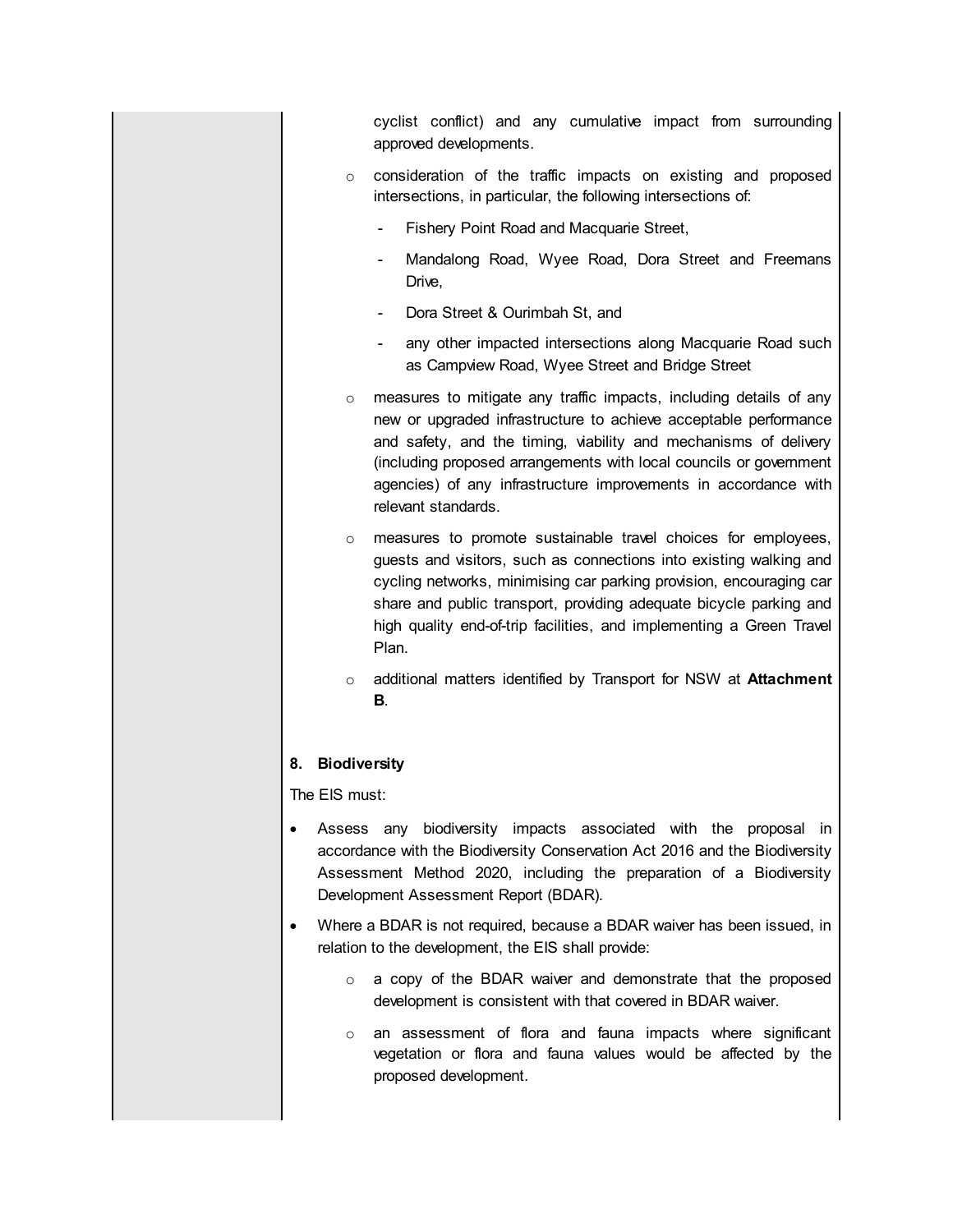#### **9. Flooding**

The EIS must:

- Identify and describe any on-site flood impacts and risks associated with the proposed development, having regard to the relevant provisions of the NSW Floodplain Development Manual and other local or State studies and guidance
- Assess the impacts of the development, including any changes to flood risk both on-site or off-site, and identify any mitigation and management measures to minimise the impacts of flooding on the proposed development
- Consider sea level rise impacts to the development, and identify any mitigation and management measures.
- Consider additional matters identified by Biodiversity Conservation Division at **Attachment B**.

# **10. Stormwater and Drainage**

The EIS must:

• Prepare a preliminary stormwater management report demonstrating how stormwater would be appropriately managed in accordance with Council's requirements and the Australian Rainfall and Runoff 2019 Guidelines.

# **11. Water Quality**

The EIS must:

 Assess water quality and hydrology impacts of the development, including any downstream impacts for both surface and groundwater and any impacts on natural processes and functions.

#### **12. Ground and Water Conditions**

- Include a geotechnical assessment, Acid Sulfate Soils Assessment and groundwater assessment.
- Identify an adequate and secure water supply for the life of the project and include a detailed and consolidated site water balance
- Assess impacts on surface and ground water sources (both quality and quantity), related infrastructure, adjacent licensed water users, basic landholder rights, watercourses, riparian land, and groundwater dependent ecosystems, and measures proposed to reduce and mitigate these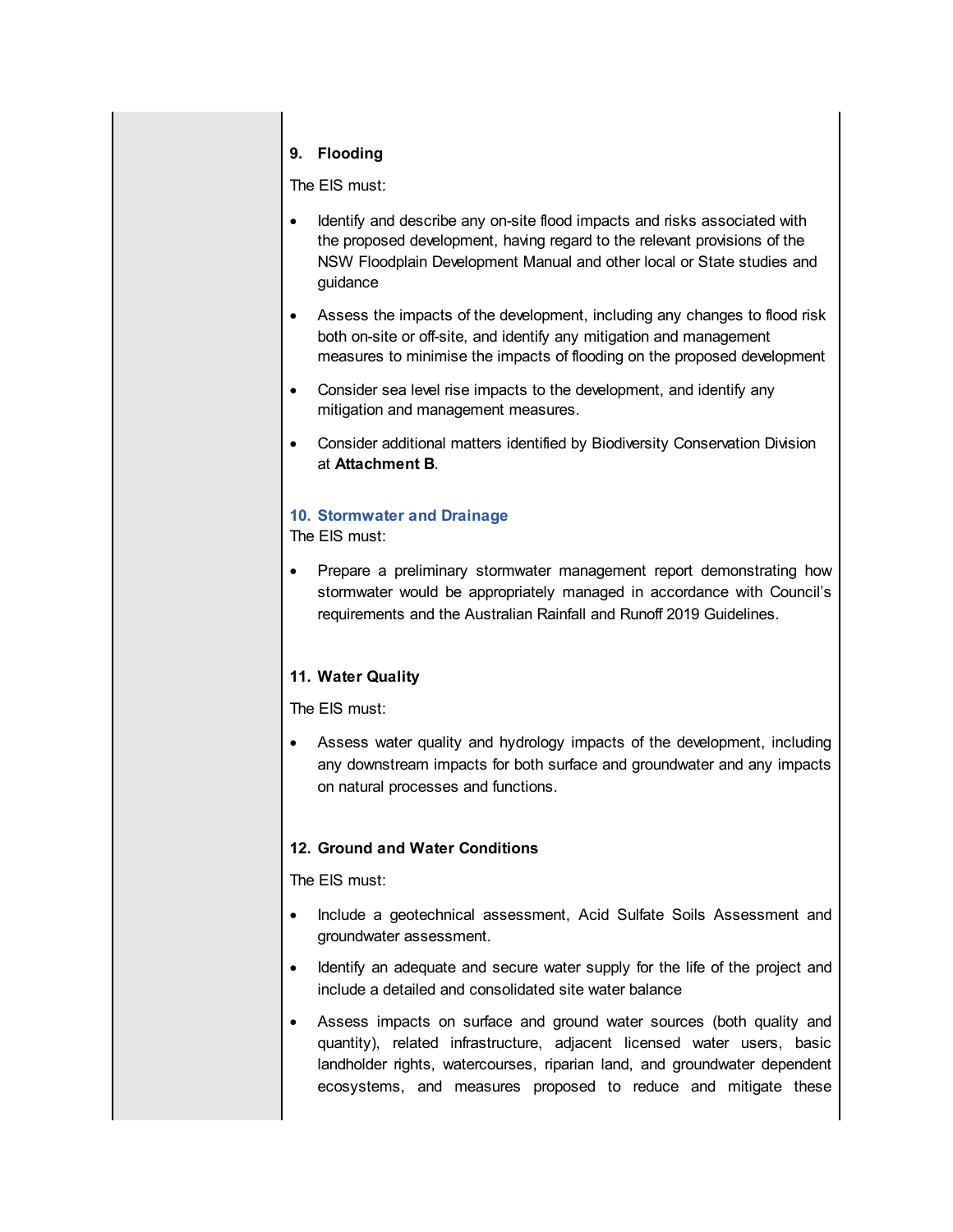impacts.

 Outline proposed surface and groundwater monitoring activities and methodologies.

# **13. Social Impact**

The EIS must:

- Prepare a social impact assessment, in accordance with the *Social Impact Assessment Guidelines for State Significant Projects* which:
	- o identifies and analyses the potential social impacts of the development, from the points of view of the affected community/ies and other relevant stakeholders, i.e. how they expect to experience the project
	- o considers how potential environmental changes in the locality may affect people's: way of life; community; access to and use of infrastructure, services, and facilities; culture; health and wellbeing; surroundings; personal and property rights; decision-making systems; and fears and aspirations, as relevant and considering how different groups may be disproportionately affected
	- o assesses the significance of positive, negative, and cumulative social impacts considering likelihood, extent, duration, severity/scale, sensitivity/importance, and level of concern/interest
	- o includes mitigation measures for likely negative social impacts, and any proposed enhancement measures
	- o details how social impacts will be adaptively monitored and managed over time
	- $\circ$  considers how the proposed residential buildings and private communal space provide a sense of community and interaction amongst residents.

# **14. Contamination**

The EIS must:

 Assess and quantify any soil or groundwater contamination and demonstrate that the site is suitable (or will be made suitable, after remediation) for the development in accordance with *State Environmental Planning Policy No 55- Remediation of Land* and the associated guidelines.

#### **15. Mine subsidence**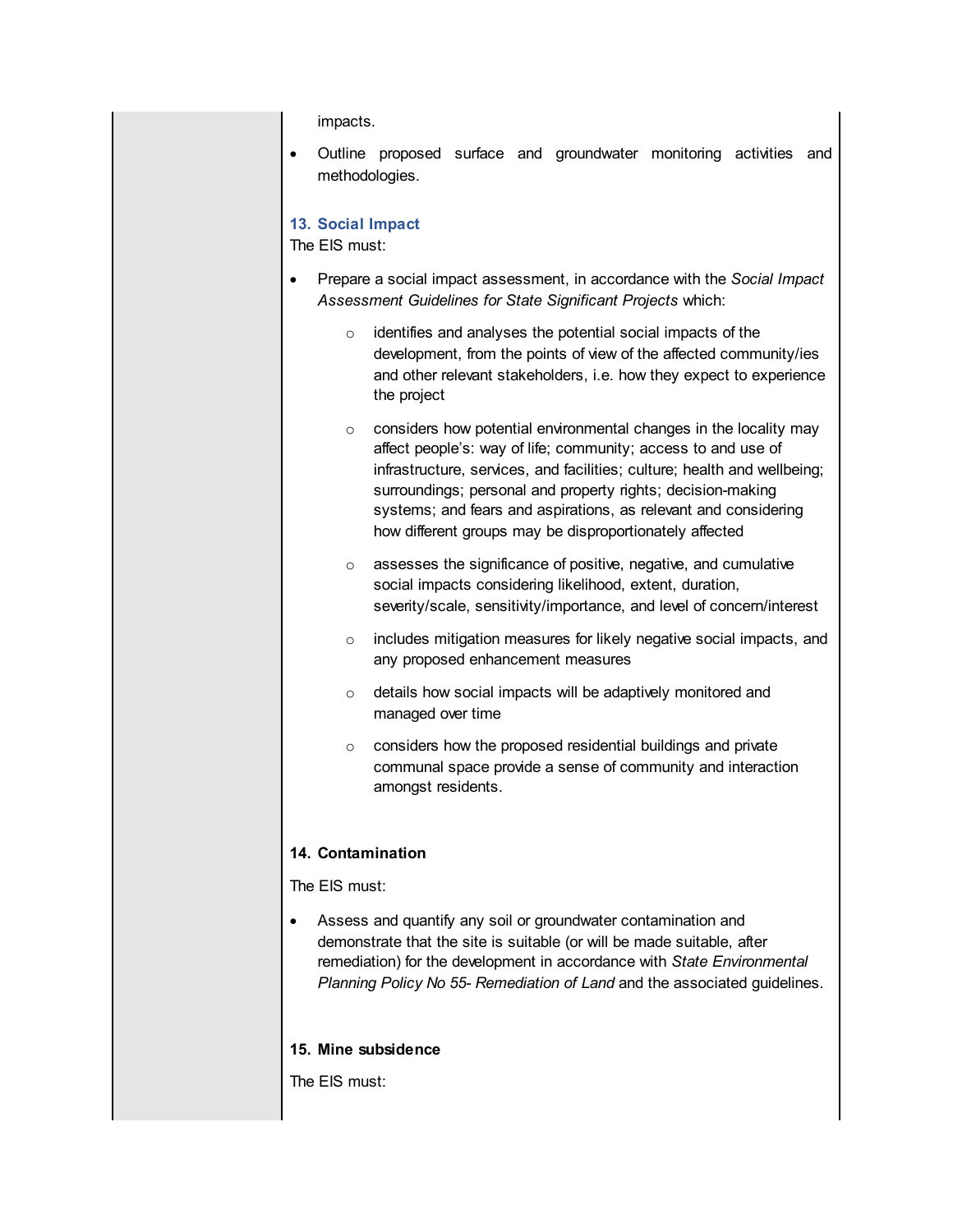Provide a Geotechnical Investigation and Report which addresses potential subsidence risks, stabilisation works required/undertaken and confirms suitability of the site for the proposed development.

#### **16. Aviation**

The EIS must:

 Assess the impacts of the development on the adjacent helicopter landing site and any existing flight paths.

#### **17. Noise and Vibration**

The EIS must:

 Provide a noise and vibration assessment prepared in accordance with the relevant NSW Environment Protection Authority (EPA) guidelines. The assessment must detail construction and operational noise, including impacts from the adjacent helicopter landing site, and vibration impacts on nearby sensitive receivers and structures and outline the proposed management and mitigation measures that would be implemented.

#### **18. Heritage**

The EIS must:

- Assess any impacts on State and local heritage items, including conservation areas, natural heritage areas, relics, gardens, landscapes, views and trees and recommend mitigation and management measures where required.
- Where there is potential for direct or indirect impacts on the heritage significance of items of environmental heritage, provide a Statement of Heritage Impact and Archaeological Assessment (if potential impacts to archaeological resources are identified), prepared in accordance with the relevant guidelines, which assesses any impacts and outlines measures to ensure they are minimised and mitigated.

#### **19. Aboriginal Cultural Heritage**

- Provide an Aboriginal Cultural Heritage Assessment Report (ACHAR) prepared in accordance with relevant guidelines, identifying, describing and assessing any impacts for any Aboriginal cultural heritage values on the site and mitigation measures.
- Consider the approved heritage interpretation strategy for the site, and how the new proposal does or does not align with this proposal, and any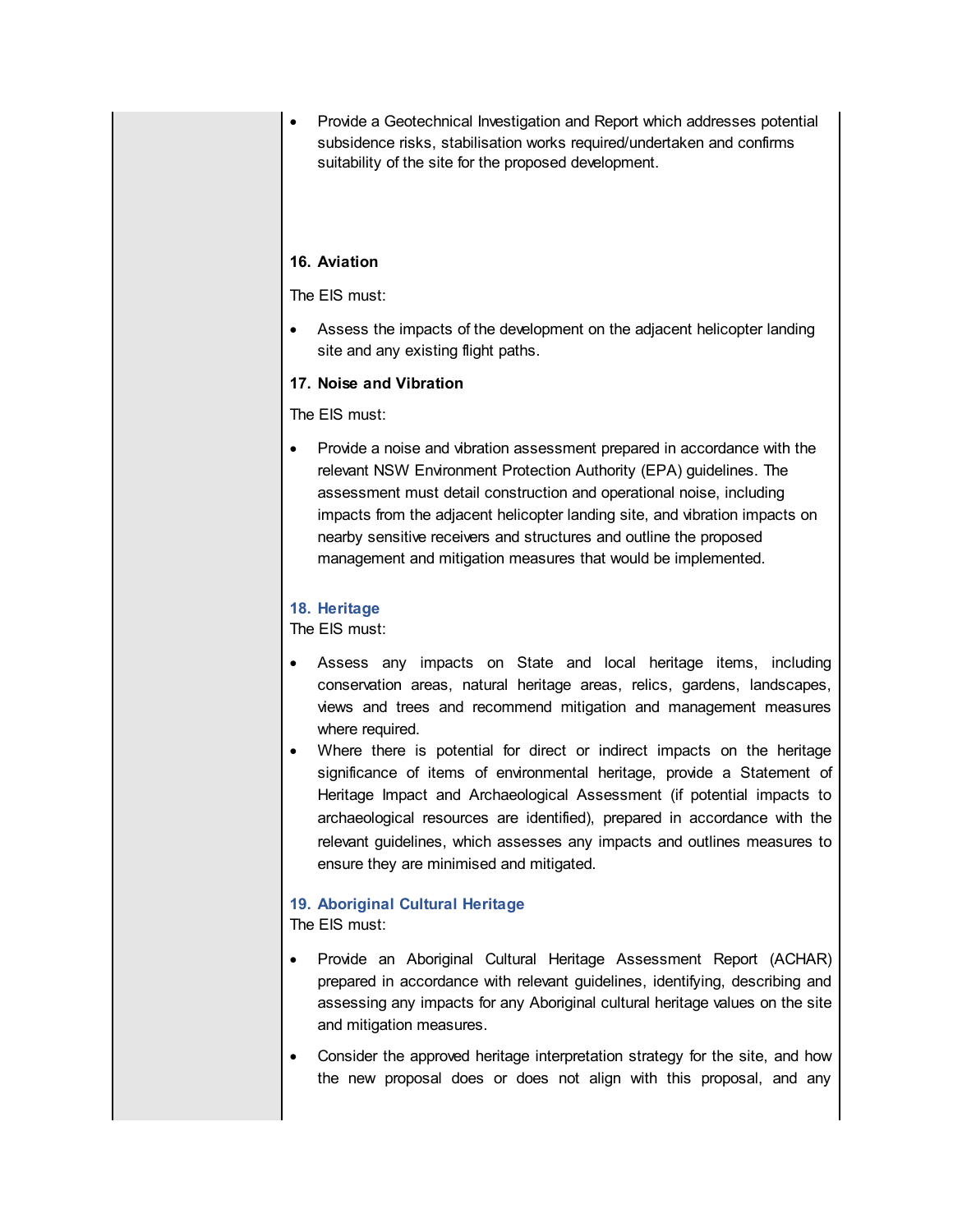changes required.

# **20. Ecologically Sustainable Development (ESD)**

The EIS must:

- Detail how ESD principles (as defined in clause 7(4) of Schedule 2 of the Environmental Planning and Assessment Regulation 2000) will be incorporated in the design, construction and ongoing operation phases of the development.
- Demonstrate how future buildings would meet or exceed minimum building sustainability and environmental performance standards.
- Demonstrate how the development minimises greenhouse gas emissions (reflecting the Government's goal of net zero emissions by 2050) and consumption of energy, water (including water sensitive urban design) and material resources.

# **21. Staging**

The EIS must:

- Provide details of the staging and/or sequencing of the proposed development, including staging for the hotel (SSD) and residential (non-SSD) components.
- Demonstrate how staged construction will not adversely impact the local road network, pedestrian connections, completed stages and the continued public use of open space.

# **22. Construction Management Plans**

The EIS must:

- Prepare a preliminary Construction Management Plan for the proposed works and outline how construction impacts would be appropriately managed and mitigated.
- Demonstrate how public safety will be maintained during construction and operation, including any public safety measures that will be implemented.

# **23. Servicing and Waste**

- Identify, quantify and classify the likely waste to be generated during construction and operation
- Describe measures to be implemented to minimise, reuse, recycle and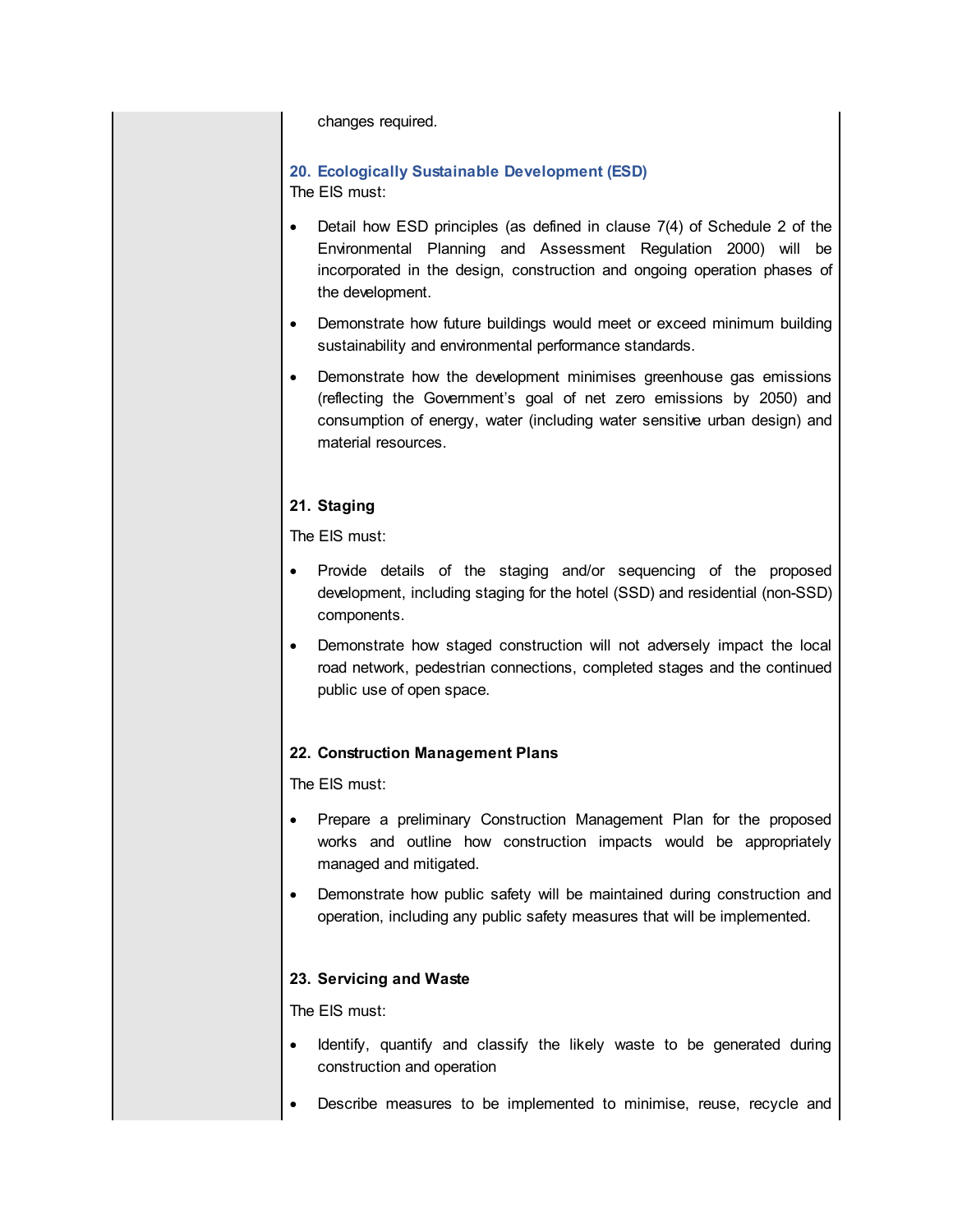safely dispose of this waste

|  |  | Identify appropriate servicing arrangements (including but not limited to, |  |  |  |
|--|--|----------------------------------------------------------------------------|--|--|--|
|  |  | waste management, loading zones and mechanical plant) for the site.        |  |  |  |

# **24. Infrastructure and Utilities**

The EIS must:

- In consultation with relevant agencies prepare a services and utilities impact assessment which:
	- o assesses the capacity of existing services and utilities and identify any upgrades required to facilitate the development
	- o assesses the impacts of the proposal on existing utility infrastructure and service provider assets and describe how any potential impacts would be managed.

# **25. Contributions and Public Benefit**

- Assess the economic and social impacts of the development including consideration of any increase in demand for community infrastructure and services.
- Address the requirements of any relevant contributions plan(s), planning agreement or EPI requiring a monetary contribution, dedication of land and/or works-in-kind, and include details of any proposals for further material public benefit.
- Where the development proposes alternative public benefits or a departure from an existing contributions framework, the local council, the Department and relevant State agencies are to be consulted prior to lodgement and details, including how comments have been addressed, are to be provided.

| <b>Plans and</b> | The EIS must include all relevant plans, architectural drawings, diagrams and                                     |  |  |
|------------------|-------------------------------------------------------------------------------------------------------------------|--|--|
| <b>Documents</b> | relevant documentation required under Schedule 1 of the Environmental Planning<br>and Assessment Regulation 2000. |  |  |
|                  | In addition to the documents and plans listed in the key issues above, the EIS<br>must include the following:     |  |  |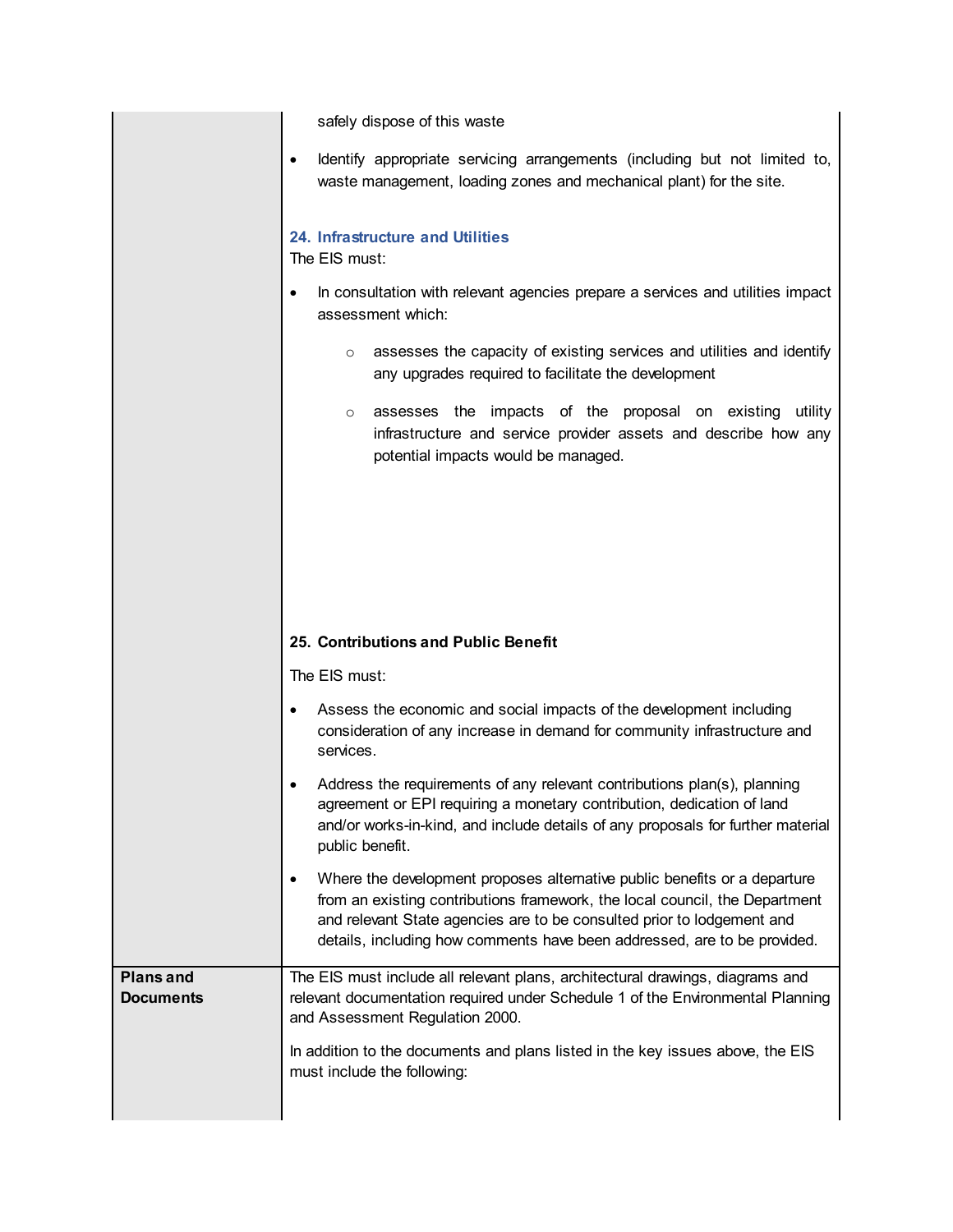- Survey plan (A3)
- Overall site plan (A3)
- Concept elevations, floor plans and sections of the proposal (A3)
- Visual Impact Assessment
- Design Review Report
- Compliance tables for all relevant development standards and planning controls
- Detailed overshadowing diagrams (A3)
- Aboriginal Cultural Heritage Report
- Traffic and Transport Impact Assessment
- Contamination assessment, including remedial action plan and sit audit statement (if required)
- Geotechnical and structural report
- Social Impact Assessment
- Noise Impact Assessment
- Access Impact Statement
- Arborist report
- BDAR or BDAR waiver
- Cross ventilation diagrams (A3)
- Ecologically Sustainable Development (ESD) / Energy Efficiency Report
- Concept landscape and public domain plans (A3)
- A table identifying the proposed land uses including a floor-by-floor breakdown of GFA, total GFA and site coverage
- Water Cycle Management Plan Strategy
- Arborist report (if required)
- Pre-submission consultation statement
- Quantity Surveyor Report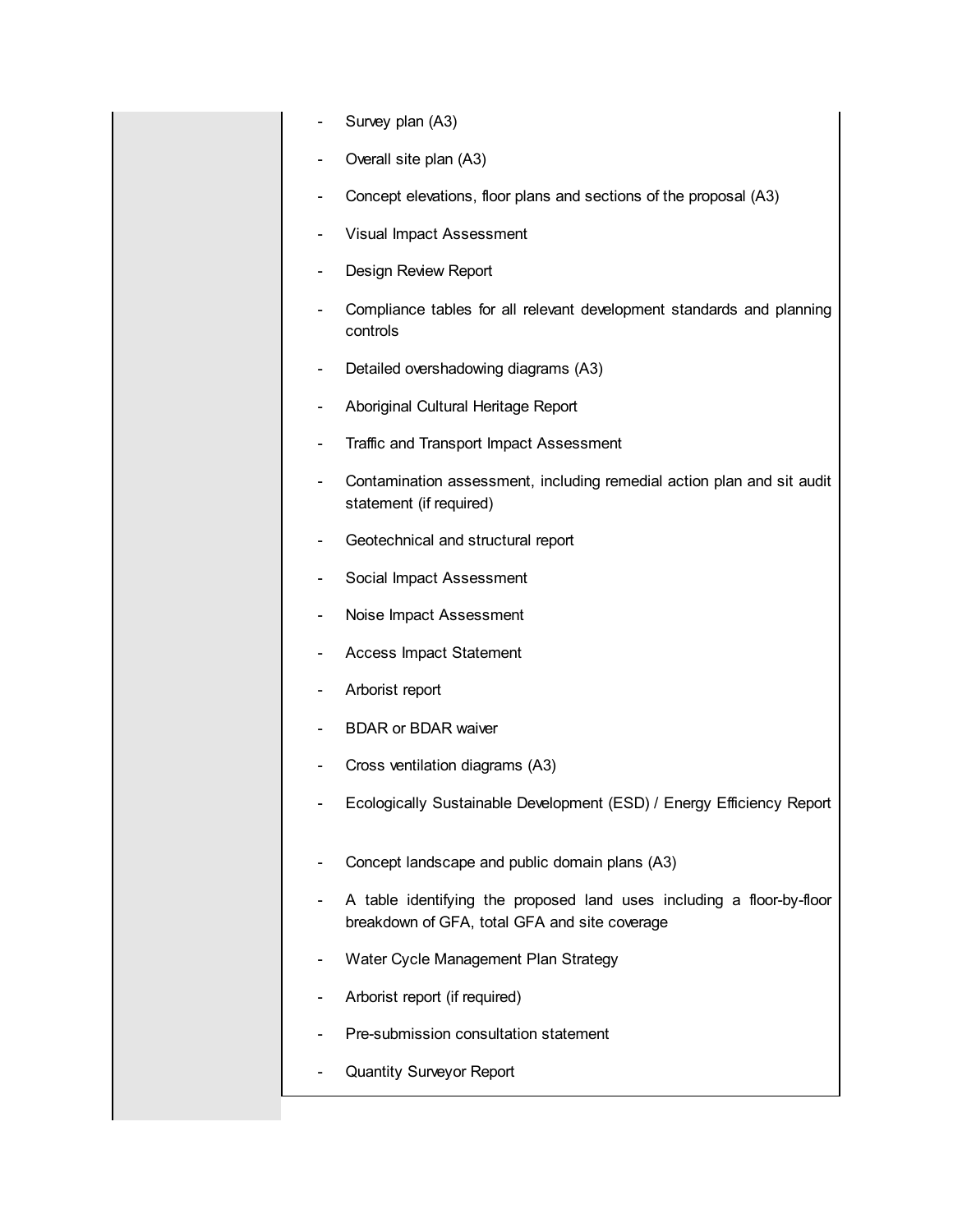| <b>Consultation</b> | During the preparation of the EIS, you must consult with the relevant local, State<br>or Commonwealth Government authorities, service providers, community groups<br>and affected landowners.                                                                                                                                                                |  |  |  |
|---------------------|--------------------------------------------------------------------------------------------------------------------------------------------------------------------------------------------------------------------------------------------------------------------------------------------------------------------------------------------------------------|--|--|--|
|                     | In particular you must consult with:                                                                                                                                                                                                                                                                                                                         |  |  |  |
|                     | Lake Macquarie City Council                                                                                                                                                                                                                                                                                                                                  |  |  |  |
|                     | Transport for NSW and any other relevant agencies                                                                                                                                                                                                                                                                                                            |  |  |  |
|                     | Biraban and Bahtabah Local Aboriginal Land Councils and Registered<br>$\overline{\phantom{a}}$<br><b>Aboriginal Parties</b>                                                                                                                                                                                                                                  |  |  |  |
|                     | the community (proportionate to the scale, likely impacts and likely<br>level of community interest in the development) including the Morisset<br>Park and District Action Group                                                                                                                                                                             |  |  |  |
|                     | if the development would have required an approval or authorisation<br>$\blacksquare$<br>under another Act but for the application of section 4.41 and 4.42 of the<br>EP&A Act, the agency relevant to that approval or authorisation                                                                                                                        |  |  |  |
|                     | if the development meets any threshold for referral or concurrence under<br>SEPP (Infrastructure) 2007, the agency relevant to that referral or<br>concurrence.                                                                                                                                                                                              |  |  |  |
|                     | The EIS must describe the consultation undertaken consistent with the<br>Undertaking Engagement: Guidance for State Significant Projects, including<br>any issues raised and feedback provided, and how the development has<br>considered and responded. Where amendments have not been made to address<br>an issue, a short explanation should be provided. |  |  |  |
| <b>Expiry Date</b>  | If you do not lodge a Development Application and EIS for the development<br>within 2 years of the issue date of these SEARs, your SEARs will expire. If an<br>extension to these SEARs will be required, please consult with the Planning<br>Secretary 3 months prior to the expiry date.                                                                   |  |  |  |
| <b>References</b>   | The assessment of the key issues listed above must take into account relevant<br>guidelines, policies, and plans as identified. While not exhaustive, the following<br>attachment contains a list of some of the guidelines, policies, and plans that<br>may be relevant to the environmental assessment of this proposal.                                   |  |  |  |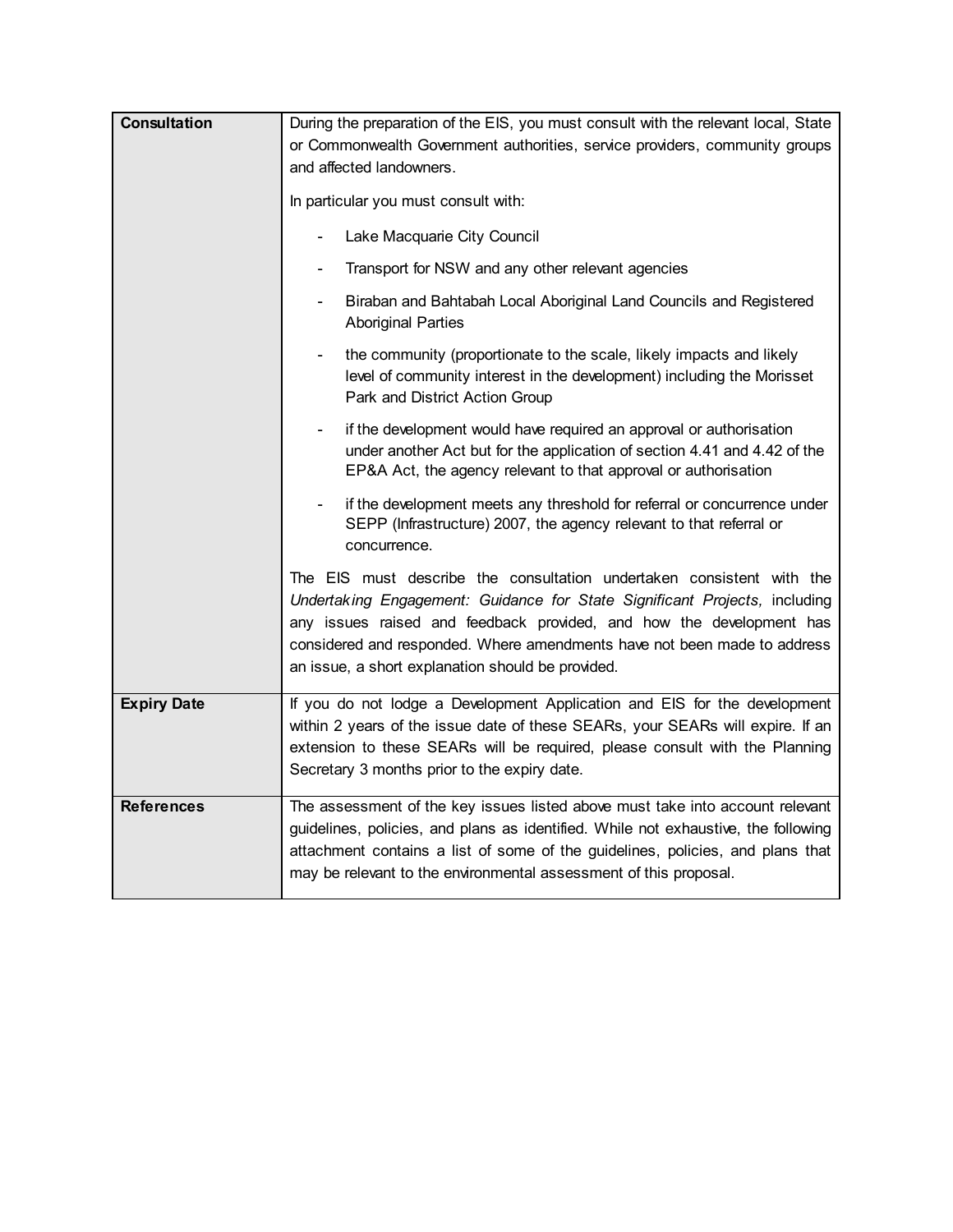# **ATTACHMENT A**

# **Policies, Plans and Guidelines**

The following guidelines may assist in the preparation of the environmental impact statement. This list is not exhaustive and not all of these guidelines may be relevant to your proposal.

Many of these documents can be found on the following websites: <http://www.planning.nsw.gov.au> http://www.legislation.nsw.gov.au http://www.shop.nsw.gov.au/index.jsp <http://www.australia.gov.au/publications> <https://www.lakemac.com.au/Development>

| <b>Policies, Plans and Guidelines</b> |                                                                                              |  |  |  |
|---------------------------------------|----------------------------------------------------------------------------------------------|--|--|--|
| <b>Statutory</b>                      | Environmental Planning & Assessment Act 1979<br>٠                                            |  |  |  |
| policies                              | <b>Biodiversity Conservation Act 2016</b><br>$\bullet$                                       |  |  |  |
| and plans                             | State Environmental Planning Policy (State & Regional Development) 2011                      |  |  |  |
|                                       | State Environmental Planning Policy (Infrastructure) 2007                                    |  |  |  |
|                                       | State Environmental Planning Policy (Building Sustainability Index BASIX) 2004<br>$\bullet$  |  |  |  |
|                                       | State Environmental Planning Policy (Vegetation in Non-Rural Areas) 2017<br>$\bullet$        |  |  |  |
|                                       | State Environmental Planning Policy (Coastal Management) 2018                                |  |  |  |
|                                       | State Environmental Planning Policy No.55 - Remediation of Land<br>$\bullet$                 |  |  |  |
|                                       | State Environmental Planning Policy No 64 - Advertising and Signage<br>$\bullet$             |  |  |  |
|                                       | State Environmental Planning Policy No 65 - Design Quality of Residential Flat<br>$\bullet$  |  |  |  |
|                                       | Development & Accompanying Apartment Design Guide                                            |  |  |  |
|                                       | Draft State Environmental Planning Policy (Remediation)<br>$\bullet$                         |  |  |  |
|                                       | Lake Macquarie Local Environmental Plan 2014<br>$\bullet$                                    |  |  |  |
|                                       | Lake Macquarie City Council Section 7.11 Contributions Plan- Morisset Catchment<br>$\bullet$ |  |  |  |
| <b>Strategic</b>                      | <b>NSW State Priorities</b><br>$\bullet$                                                     |  |  |  |
| plans                                 | State Infrastructure Strategy 2018 - 2038<br>٠                                               |  |  |  |
|                                       | Future Transport Strategy 2056<br>$\bullet$                                                  |  |  |  |
|                                       | Hunter Regional Plan 2036<br>$\bullet$                                                       |  |  |  |
|                                       | Greater Newcastle Metropolitan Plan 2036<br>$\bullet$                                        |  |  |  |
|                                       | Lake Macquarie Development Control Plan 2014<br>$\bullet$                                    |  |  |  |
|                                       | Lake Macquarie Local Strategic Planning Statement 2020.<br>$\bullet$                         |  |  |  |
| <b>Guidelines</b>                     | State Significant Development Guidelines (DPIE, 2021)<br>$\bullet$                           |  |  |  |
| and                                   | Department's Community Participation Plan (DPIE, 2019)<br>$\bullet$                          |  |  |  |
| policies                              | Undertaking Engagement Guidelines for State Significant Projects (DPIE, 2021)<br>$\bullet$   |  |  |  |
|                                       | Registered Environmental Assessment Practitioner Guidelines (DPIE, 2021)<br>$\bullet$        |  |  |  |
|                                       | Cumulative Impact Assessment Guidelines for State Significant Projects (DPIE,<br>2021)       |  |  |  |
|                                       | Social Impact Assessment Guidelines for State Significant Projects (DPIE, 2021)<br>٠         |  |  |  |
|                                       | EIS Guidelines - Roads and Related Facilities (DoPI)<br>$\bullet$                            |  |  |  |
|                                       |                                                                                              |  |  |  |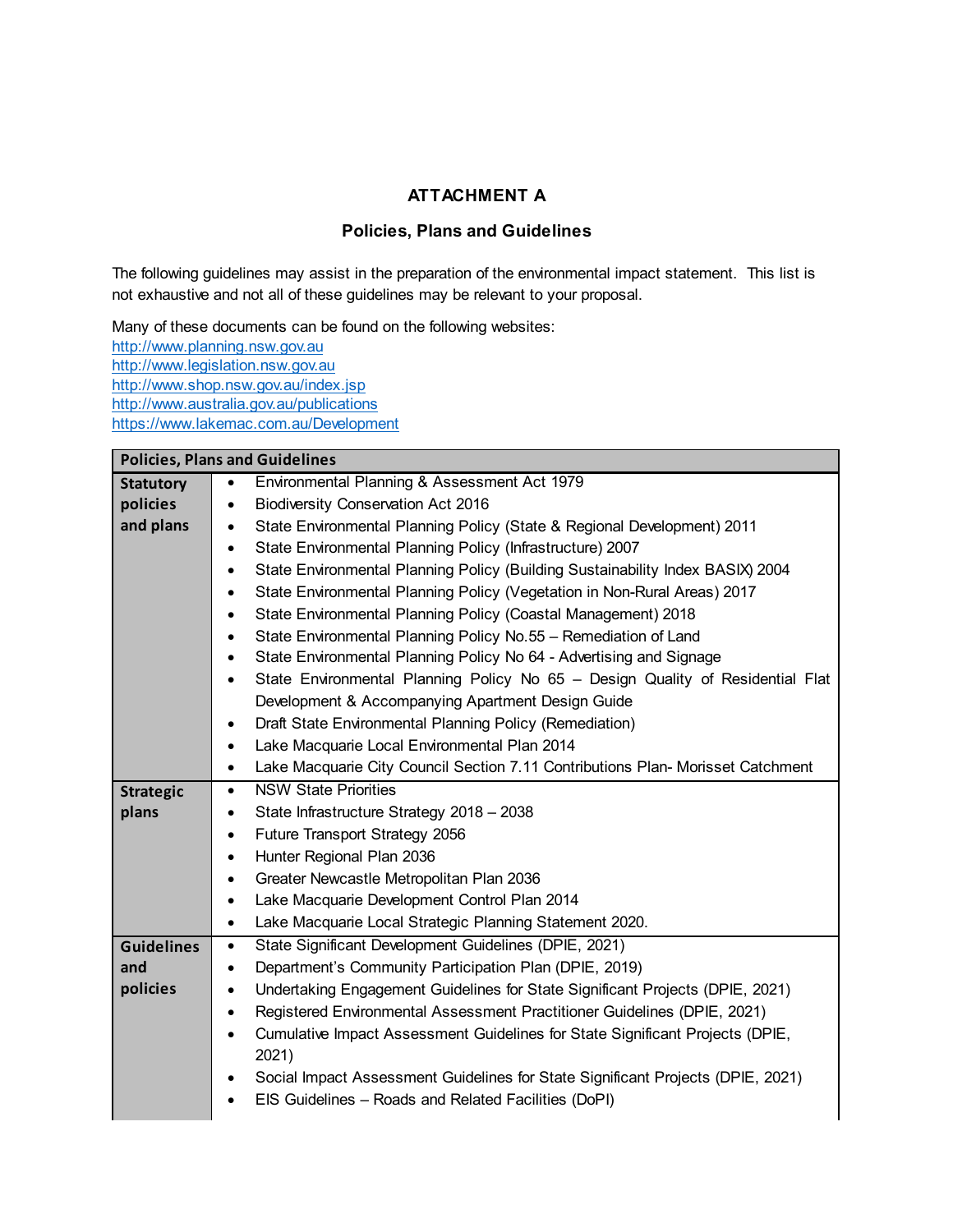| NSW Planning guidelines for walking and cycling (DIPNR & RTA, 2004) Guide to<br>$\bullet$<br>Traffic Generating Developments (RMS, 2002), including Section 2 Traffic Impact<br><b>Studies</b> |
|------------------------------------------------------------------------------------------------------------------------------------------------------------------------------------------------|
| Austroads Guide to Traffic Management Part 12: Traffic Impacts of Development<br>$\bullet$<br>(Austroads, 2016)                                                                                |
| Standards Australian AS2890 Parking Facilities Set · Cycling Aspects of Austroads<br>Guides (2017)                                                                                             |
| Managing Land Contamination: Planning Guidelines - SEPP 55 Remediation of Land<br>(DUAP)                                                                                                       |
| Guide to investigating, assessing and reporting on Aboriginal Cultural Heritage in<br>$\bullet$<br>NSW (DECCW, 2011)                                                                           |
| Statement of Heritage Impact Guide (OEH) · Design in context: Guidelines for infill<br>$\bullet$<br>development in the Historic Environment (NSW Heritage Office, 2005)                        |
| Managing Urban Stormwater - Soils & Construction Volume 1 (Landcom, 2004)<br>$\bullet$                                                                                                         |
| NSW Aquifer Interference Policy (2012) · Guidelines for Controlled Activities on<br>$\bullet$<br>Waterfront Land (2018)                                                                        |
| Interim Construction Noise Guideline (DECC, 2009)<br>$\bullet$                                                                                                                                 |
| Approved Methods for the Modelling and Assessment of Air Pollutants in NSW (EPA,<br>2005)                                                                                                      |
| Better Placed: An integrated design policy for the built environment of New South                                                                                                              |
| Wales (GANSW, 2017)                                                                                                                                                                            |
| Draft Greener Places Design Guide (GANSW).<br>$\bullet$                                                                                                                                        |
| Healthy Urban Development Checklist (NSW Health, 2009)<br>$\bullet$                                                                                                                            |
| Crime Prevention through Environmental Design (CPTED) Principles.<br>$\bullet$                                                                                                                 |
| Better Placed: An integrated design policy for the built environment of New South                                                                                                              |
| Wales (Government Architect NSW (GANSW), 2017).                                                                                                                                                |
| NSW Aquifer Interference Policy (2012)<br>$\bullet$                                                                                                                                            |
| Guidelines for Controlled Activities on Waterfront Land (2018).                                                                                                                                |